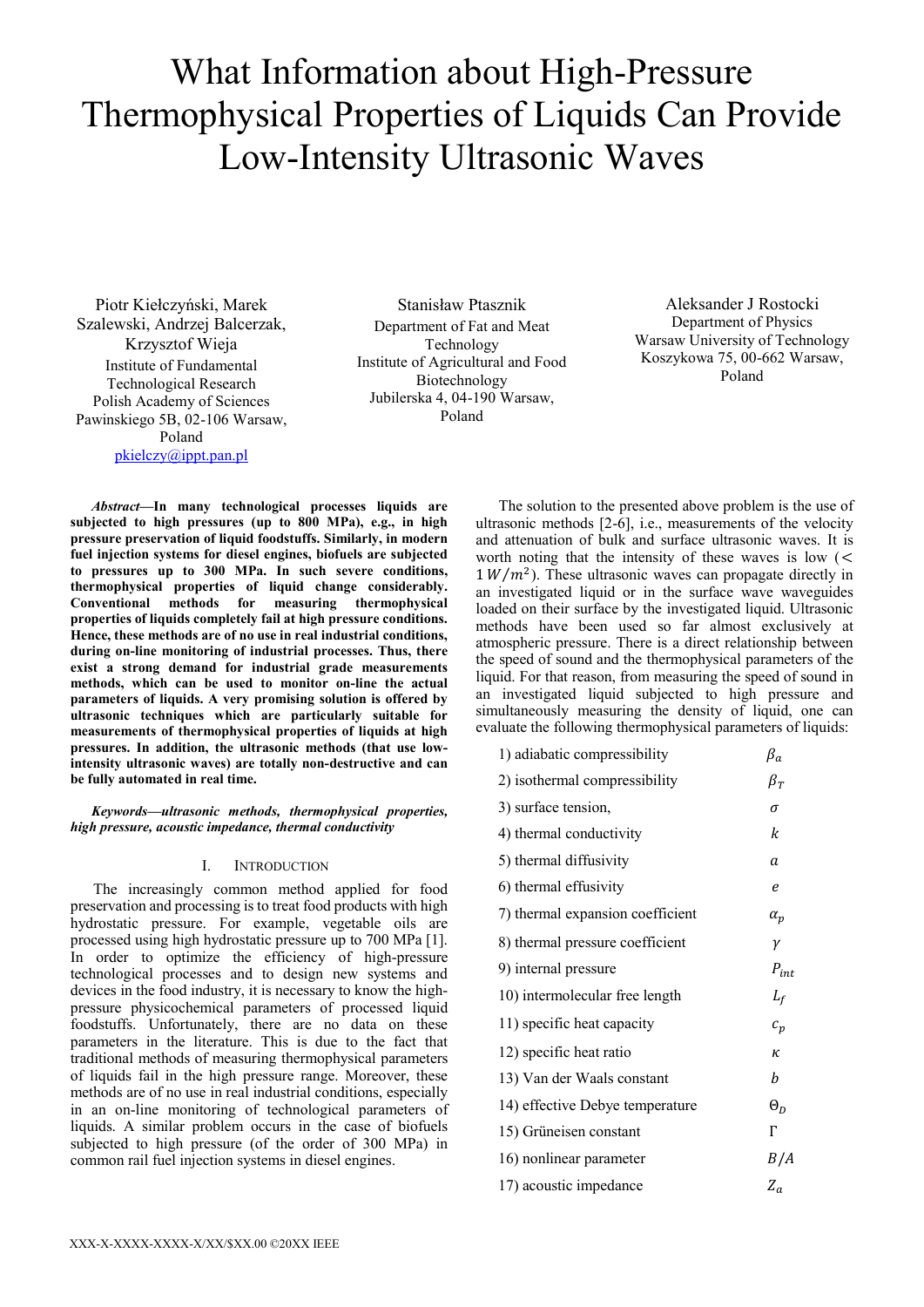Other high-pressure thermophysical parameters can be determined by measuring the liquid viscosity as a function of pressure and temperature. Classical methods for measuring liquid viscosity at high pressures (over 200 MPa), e.g., the Höppler method that uses falling ball, are also useless. The solution of this problem was given by the Authors. We have established a new method to measure the viscosity of liquids in the high-pressure range [7]. In this method , sensors using Love or Bleustein-Gulyaev surface waves are applied. Knowing the speed of sound measured in parallel with the density and viscosity of an investigated liquid one can determine, among others:

- 1) free volume  $V_f$
- 2) relaxation time  $\tau$
- 3) absorption coefficient  $\alpha$

 It is worth noticing that such physicochemical parameters of biofuels as: surface tension, adiabatic compressibility, viscosity and density are crucial in the process of biofuels atomization. These parameters determine the size of biofuel droplets and consequently the efficiency of diesel engine operation.

 It should be stressed that the ultrasonic technology is at present the only technology which can provide on-line measurement in high-pressure conditions. Other advantages of the ultrasonic technology (that employ low-intensity waves) is, its non-intrusiveness and a possibility of full automation.

 In present work, as an example of the possibility of using ultrasonic methods in the high pressure range, we present evaluated by the authors isotherms of the acoustic impedance, thermal conductivity and surface tension of Camelina sativa oil. This oil can be used for consumption purposes due to its health-promoting properties [8], as well as a raw material for the production of biofuels for diesel engines [9] and jet biofuels [10]. At last year's IUS conference, we presented the results of the study of high-pressure phase transitions in this oil, detected for the first time by the authors [11]. The results of the evaluation of high-pressure physicochemical parameters of Camelina sativa oil presented in this work are novel and have not been yet published in the world literature.

 The Authors believe that the results of research, presented in this paper, have broadened our knowledge about the highpressure parameters of liquid foodstuffs at various temperatures and can be useful in the actual engineering practice in the accurate design of new technological processes, systems and devices in the food and chemical industries.

## II. MATERIAL AND METHODS

#### *A. Investigated liquid*

The cold-pressed Camelina sativa virgin oil, used in our investigation, was manufactured by the Polish company "Złoto Polskie" (Kalisz, Poland). This Camelina sativa oil was used as an exemplary liquid in the investigations performed in this work.

#### *B. Experimental Setup*

 Measurements of high-pressure physicochemical parameters of liquids were performed in the computerized ultrasonic setup shown in Fig. 1.



Fig.1. Basic diagram of the computerized ultrasonic setup used in measurements of the speed of sound  $\tilde{c}$  and density  $\rho$  of investigated liquids subjected to high pressures at various temperatures. The "Tr" symbol denotes ultrasonic transducers.

 Two ultrasonic transducers placed in the high pressure chamber (see Fig. 1), were immersed in the measured liquid. The longitudinal ultrasonic wave propagates in the investigated liquid between these two transducers. The frequency of ultrasonic longitudinal waves used in measurements was 5 MHz. The speed of sound in the liquid was determined from the time of flight measured using the cross-correlation method.

The changes in the liquid density  $\rho$ , as a function of pressure for various temperatures, were parallel inferred from changes in the volume of the investigated oil sample in the high-pressure chamber.

 More details about the measurement methods and the experimental setup were given in previous papers of the authors [3, 4, 6].

#### III. EXPERIMENTAL RESULTS

 Figure 2 displays the measured values (indicated by circles) of the speed of sound in Camelina sativa oil as a function of pressure and temperature.



**Fig. 2.** Measured isotherms of the speed of sound  $c$  in the Camelina sativa oil, as a function of pressure  $p$ , (measured values are indicated by circles),  $f = 5$ MHz.

The measured dependence of the speed of sound  $c(p, T)$  on pressure  $p$  and temperature  $T$  was subsequently approximated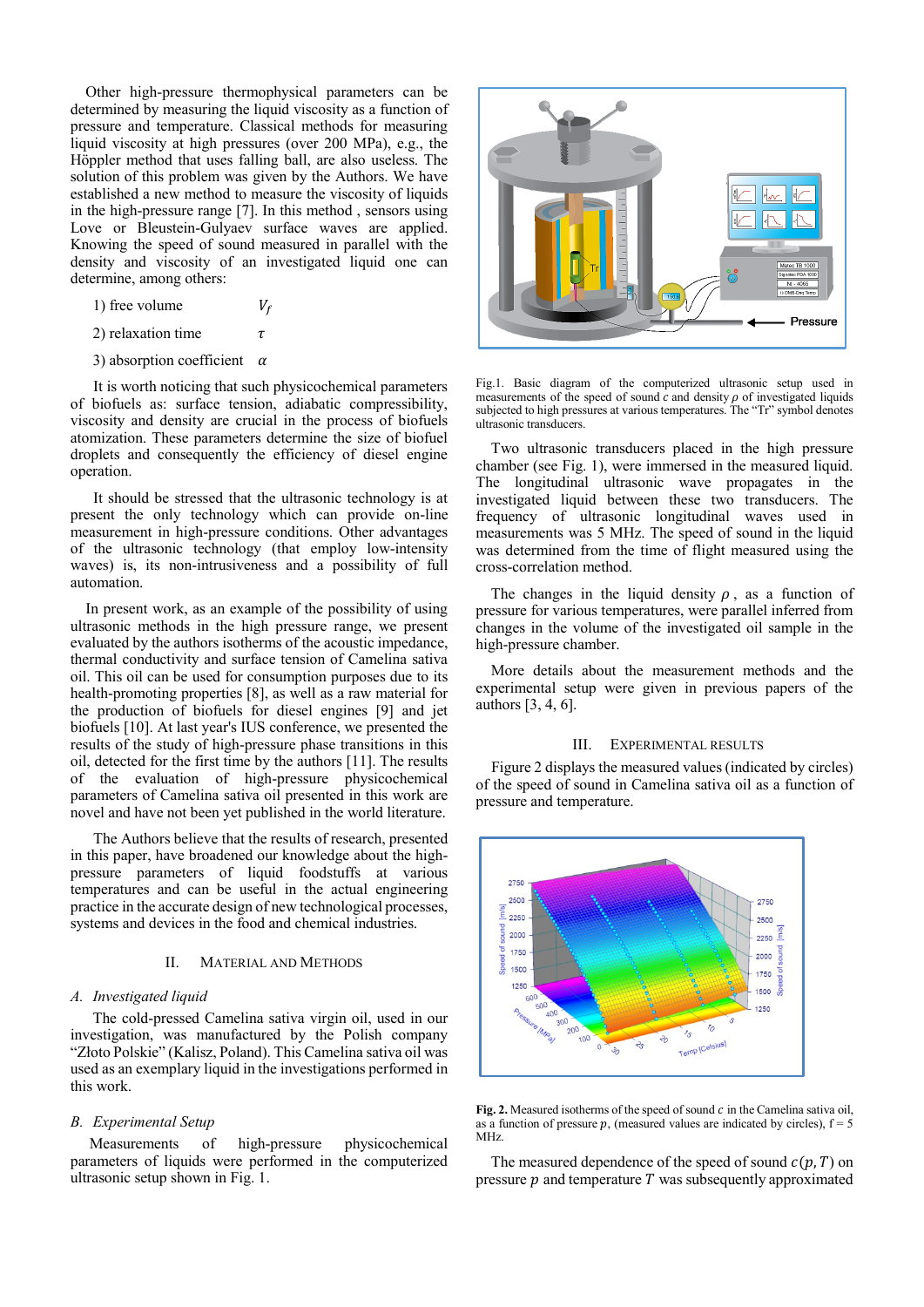by a polynomial of the 3<sup>rd</sup> order of two independent variables, i.e., the pressure  $p$  and temperature  $T$ , see Eq.1.

$$
c(p,T) = a + bp + cT + dp2 + eT2 + fpT + gp3 ++ hT3 + ipT2 + jp2T
$$
 (1)

where: the coefficients of the polynomial are as follows: a  $=1529.0798$ ,  $b = 3.27583$ ,  $c = -6.68048$ ,  $d = -0.004012$ ,  $e =$ 0.14375,  $f = 0.01014$ ,  $g = 3.2794e-06$ ,  $h = -0.00207$ ,  $i =$  $1.8118e-05$ , j =  $-2.2857e-05$ .

The measured density  $\rho$  isotherms of the Camelina sativa oil are shown in Figure 3.



**Fig. 3.** Density  $\rho$  isotherms of the Camelina sativa oil measured as a function of pressure  $p$  (measured values are indicated by circles).

Similarly to the speed of sound  $c$ , the discrete set of the measured density  $\rho$  of the Camelina sativa oil was approximated by a continuous third order polynomial of two independent variables,  $p$  and  $T$ , as follows:

$$
\rho(p,T) = A + Bp + CT + Dp^{2} + ET^{2} + FpT + Gp^{3} ++ HT^{3} + IpT^{2} + Jp^{2}T
$$
 (2)

where: the coefficients of the approximation polynomial were found to be:

 $A = 0.933876, B = 0.0004567, C = -0.0009742, D = -0.0009742$ 5.15941e-07, E = 2.36582e-05, F = 1.96998e-06, G = 4.17576e-10, H = -3.59353e-07, I = -1.44167e-08, J= -1.97983e-09.

The values of the speed of sound  $c$  and density  $\rho$ , determined from the polynomial approximation Eqs.1 and 2, will be used in the following calculations (see Section IV) involving the measured speed of sound  $c$  and density  $\rho$  of the Camelina sativa oil sample.

## IV. HIGH-PRESSURE PHYSICOCHEMICAL PARAMETERS OF THE CAMELINA SATIVA OIL EVALUATED FROM THE MEASURED SPEED OF SOUND  $c$  and density  $\rho$

#### *A. Acoustic Impedance*

The acoustic impedance  $Z_a$  is a fundamental physical parameter of liquids. It is directly correlated with the structure and composition of the liquid. The acoustic impedance  $Z_a$  is of vital importance in the ultrasonic investigation of liquids and liquid mixtures because it can provide a valuable information about the properties of liquid foodstuffs [12].

 Acoustic impedance is also a very helpful quantity in Non-Destructive Testing of Materials. The knowledge of changes of acoustic impedance can be used to estimate the quality and composition of liquid foodstuffs (e.g. edible oils) [13].

Acoustic impedance  $Z_a$  which, by definitions, equals to the ratio of acoustic pressure to particle velocity of the acoustic wave, can be evaluated on the basis of the speed of sound c and density  $\rho$  as follows:

$$
Z_a(p,T) = \rho(p,T) \cdot c(p,T) \qquad (kg/m^2 \cdot s) \tag{3}
$$

The dependence of the acoustic impedance  $Z_a$  of the lowpressure phase of the Camelina sativa oil on pressure  $p$  and temperature  $T$  (evaluated from Eqs.1, 2 and 3) is presented in Fig.4.



Fig. 4. Acoustic Impedance  $Z_a$  of the low-pressure phase of the Camelina sativa oil (evaluated values are indicated by circles), as a function of pressure  $p$  and temperature  $T$ .

#### *B. Surface Tension*

The surface tension  $\sigma$  is defined as the energy dW (Gibbs free energy) that must be supplied to increase the surface area of a liquid by one unit  $dA$ , namely:

$$
\sigma(p,T) = \frac{dW}{dA} = 6.33 \cdot 10^{-10} \cdot \rho(p,T) \cdot c^{3/2}(p,T) \, [N/m]
$$
\n(4)

Figure 5 displays the dependence of the surface tension of Camelina sativa oil on pressure and temperature calculated from Eqs. (1), (2), and (4).



Fig.5. Surface tension  $\sigma$  of the low-pressure phase (evaluated values are indicated by circles) of the Camelina sativa oil, as a function of pressure  $p$  and temperature  $T$ .